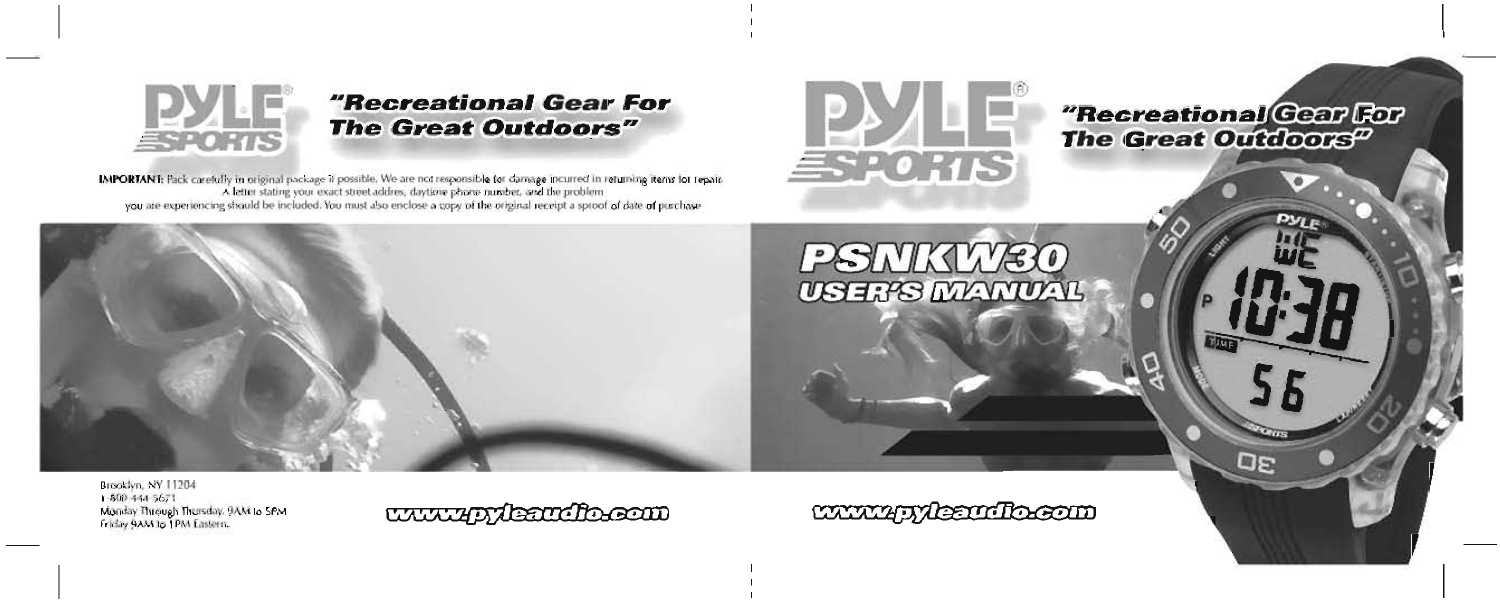# 1.0 Introduction

#### General Guide

Thank you for purchasing this Watch.

With this Watch, you can get your diving information<br>easily) in addition to the diving function, this Watch can also record your diving information for your further review.

Simply put on the Watch and dive with it, your diving information like dive depth. dive duration, water temperature etc. will be exhibited on the display!

This Watch Includes 6 functional modes, they are Current Time Mode, Chronograph Mode, Countdown Timer Mode, Dual Time Mode, Dive Mode and Dive Recall Mode

Your watch is carefully designed and produced. In order to utilize this feature of your watch, it is advisable to use the watch in conformity with the notes mentioned below:

- . Read this user manual carefully before you use the Watch, and keep this manual in a safe place. for your further reference.
- . Avoid exposing the Watch to extreme conditions for an unreasonable time, and avoid rough uses or severe impacts on the Watch.
- . It is recommended to complete the battery replacement by a certified service agency because this will ensures the water proof standard last on your watch.
- . Clean the Watch, particular the water sensor on the back of the Watch' occasionally with a soft doth.
- . DO NOT expose the Watch to strong chemicals such as gasoline and alcohol, as they will damage your watch.
- . Store the Watch in a dry place when it is not in **USA**

## **WARNING I**

- . Diving is one of the higher risk sports. commit an error in diving may lead to serious injury or death, hence, always put your safety first, and always remember that you are responsible for your own safety.
- . The Watch is a supplementary device for proper trained, qualified divers in diving. It is NOT a substitute for any dive training gear.
- . Always get proper training, instruction and qualification prior batons start diving.
- . Make sure that you fully understand the functions and limitations of the Watch, and you have back-up device other than this watch in diving.
- . DO NOT use the Watch for commercial or professional diving.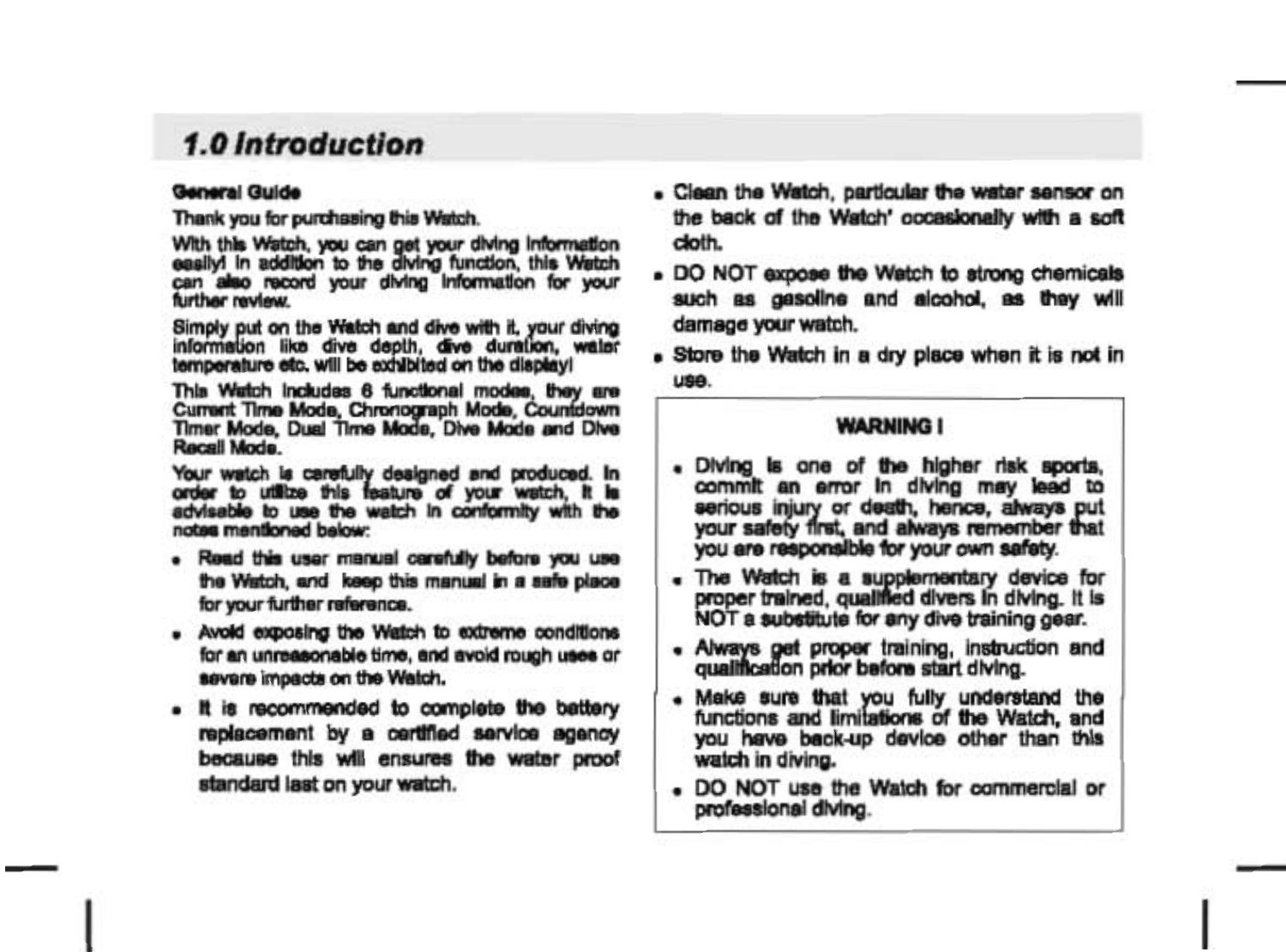# **2.0 Button and Its Function**





### **Mode Button [M]**

- . To select among the Current Time, Dive Recall. Chronograph, Countdown Timer, and Dual Time Mode.
- **E** Hold to enter Setting Mode
- Ue/Start/Stop Butten [U]
- . To change the setting value or increase the set value during Satting Mode.
- To activate the 'start' or 'stop' function during Chronograph<br>and Countdown Timer Mode.
- Fo change the sub-function display of Current Time Mode.
- . To salact dive record in Dive Recall Mode

#### **Down/Renat Button (D)**

- **n** To show the Daily Alarm.
- . To change the satting value or decrease the set value during setting display.
- To clear the value for the Chronograph and Countdown **Timer**
- **n** To select dive record in Dive Recall Mode
- **EL Button [EL]**
- a Hold the [EL] button for 2 seconds to set the auto<br>backlight between ON and OFF.
- . To turn on the FI back light for about 3 seconds.

#### **Auto Backlight**

**Note Auto Backlight is set ON, the EL backlight will turn**<br>on for 3 seconds automatically when a key is pressed.

NOTE: The major key operations are summarized on the above paragraphs, however please read the coming chapters for the detail operations.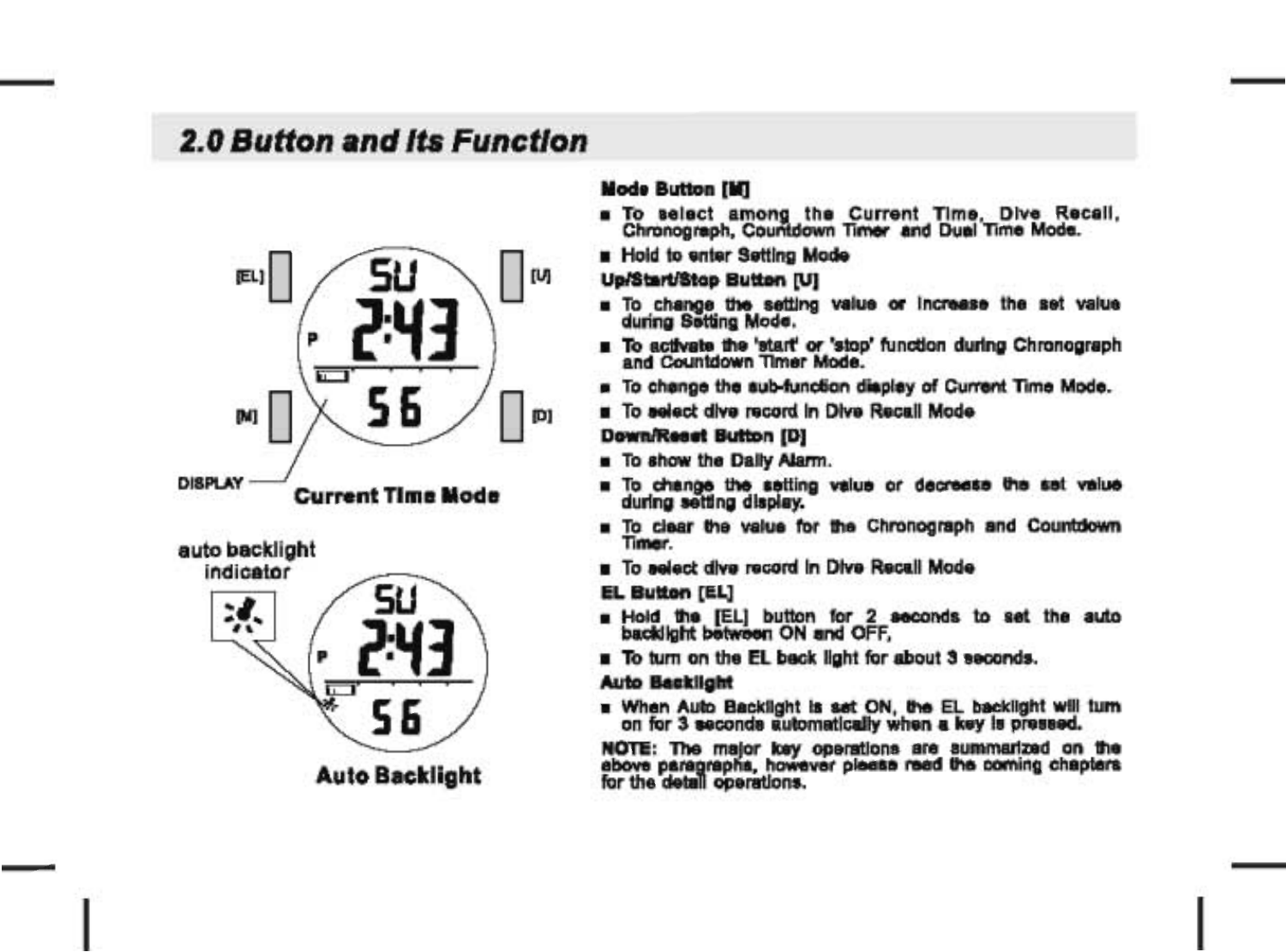# 3.0 Major Function Modes

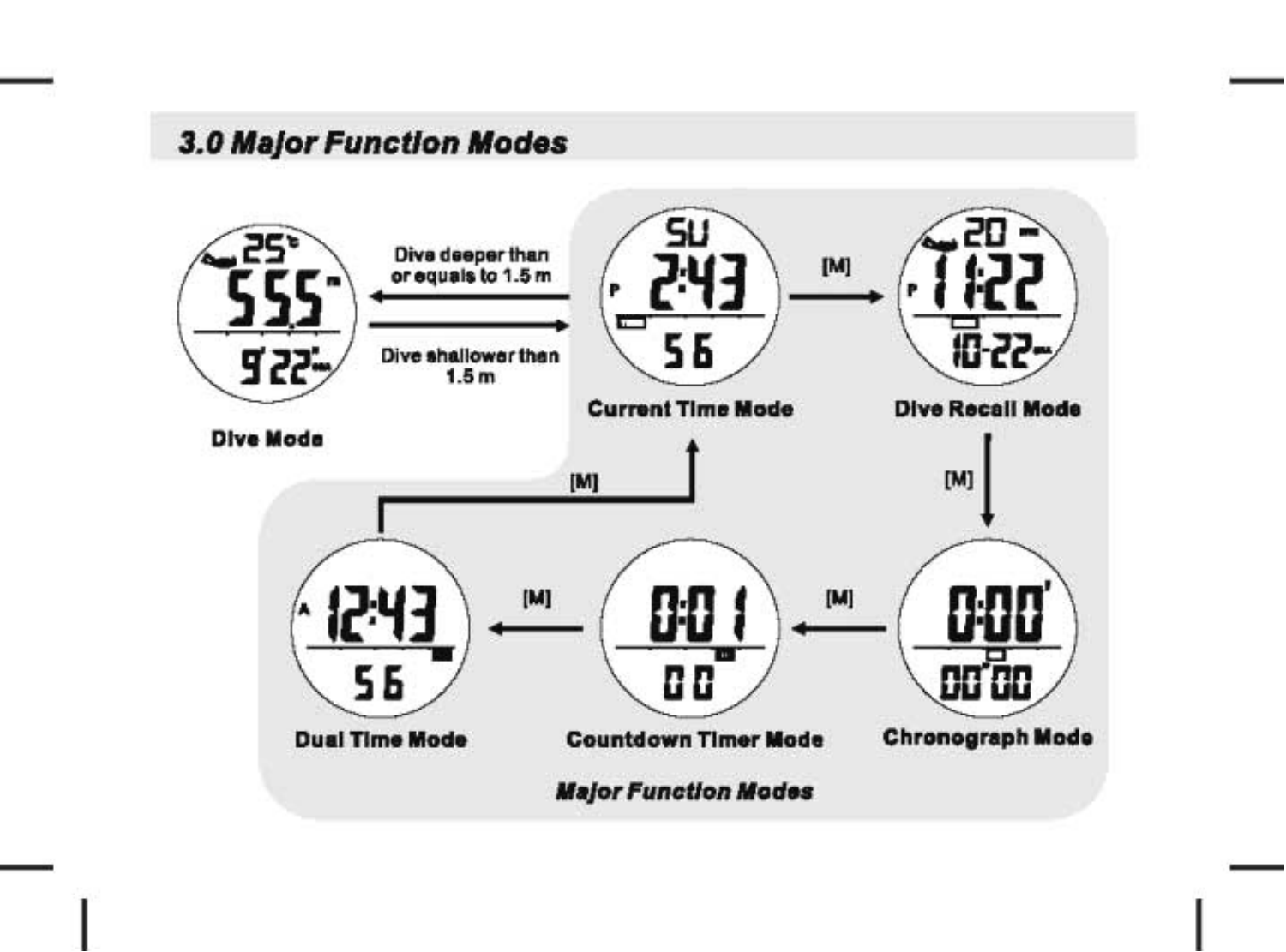# 4.0 Current Time Mode - Sub-function Display and Daily Alarm



#### **Current Time Sub-function Display**

- a Press the full button will change the subfunction display on the 1st and 3rd row in the Current time Mode following the adlacent diagram:
	- The 1st row of display will show the Day of week or the current temperature.
	- . The 2nd row will be the current Time.
	- . The 3rd row will show the Second or Date.

### **Dally Alarm Display**

a Press the [D] button will display the Alarm Time until the [D] button is released.

NOTE: If IDI is pressed and hold for more than 2 seconds, it will go into the Alarm Time setting display. Please refer to the Chapter 4.2 for more details on Alarm Time setting.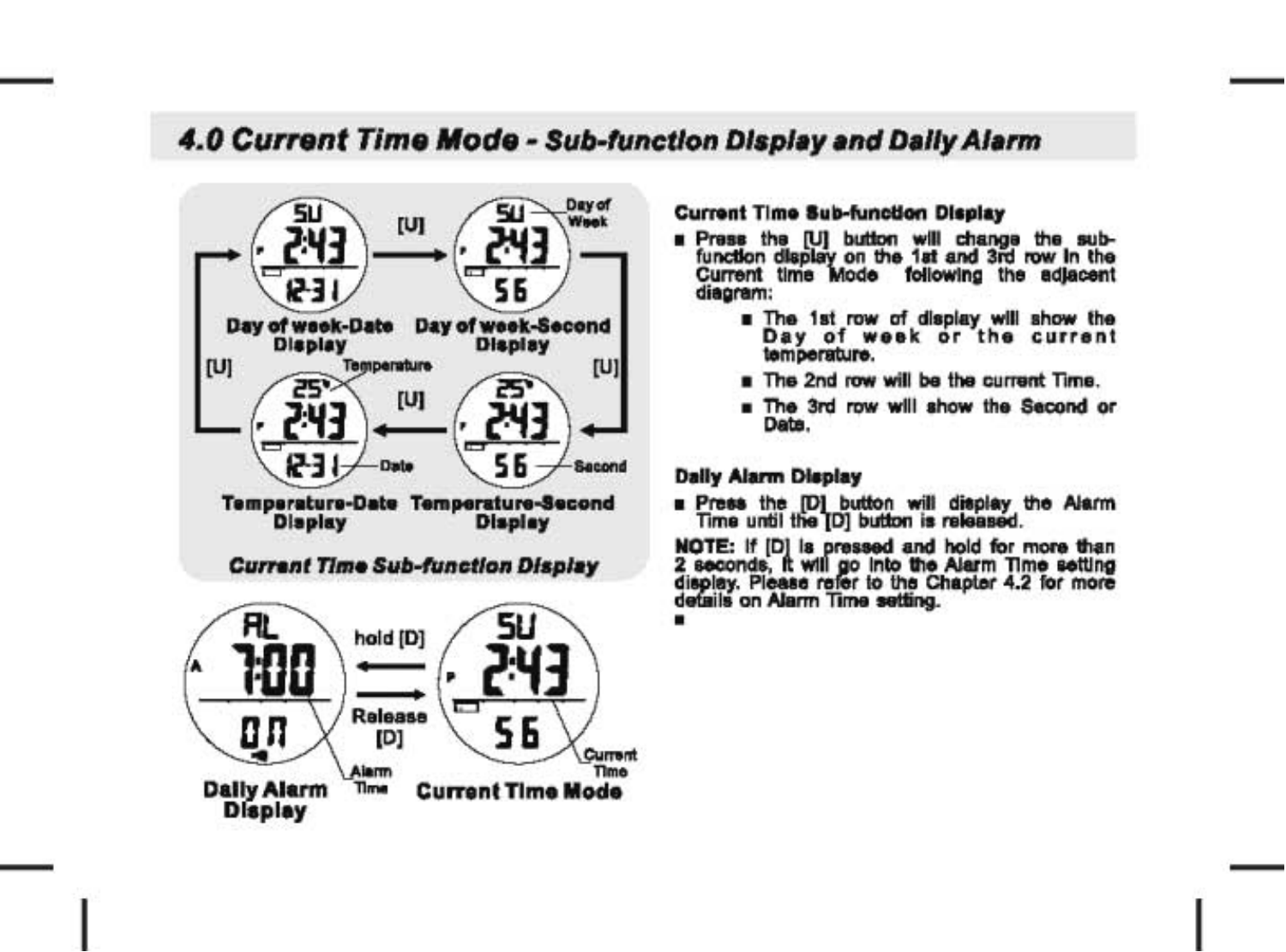# 4.1 Current Time Mode - The Setting Display



#### **How to Ret the Watch**

- To select the setting display, hold the [M] button for 2 seconds In the Current Time Mode, and then the 'Second' digits will start flashing.
- n in setting display, press the [M] button to move the flashing following the adlacent disgram to select among different settings.
- During one of the settings (except second) is flashing, press the IUI or IDI button to Increase or decrease the number / change the setting (hold down the button to change it at a higher speed).
- When the second digits start flashing, press the [U] or [D] button to reset to zero.
- When the 'beep' (Key tone) is set ON, there will be a beep sound when a key is pressed.
- If the 'chims' (Hourly Chime) is turned ON (<a>, the Watch will been once every hour.
- When the setting is completed, hold the [M] button for 2 seconds to exit the setting display. If there is NO key-stroke for 1 minute, the Watch will also exit the setting display automatically.

NOTE: Please check the Chapter 8.3 for more detail of Dive Mode Settings.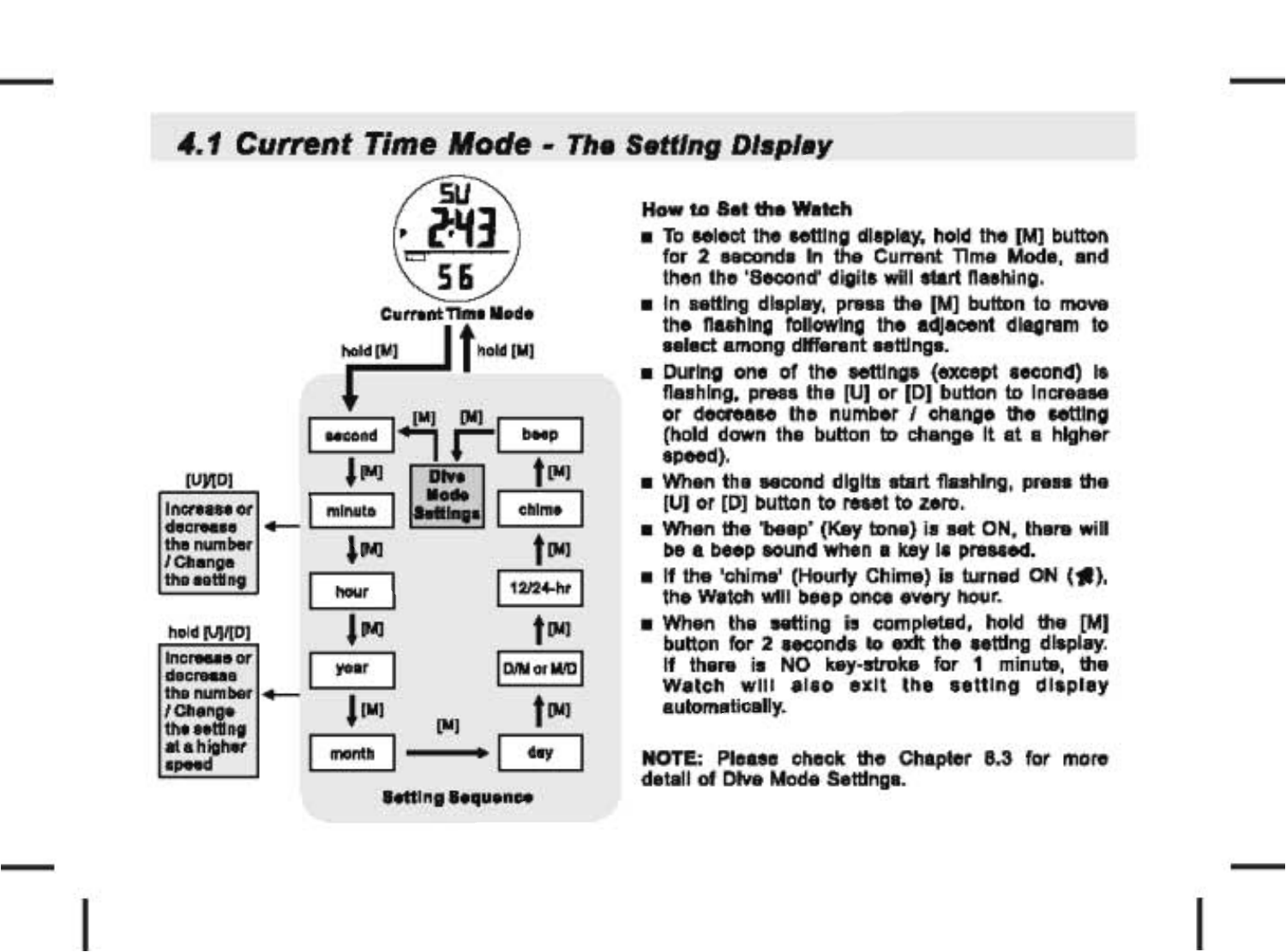# 4.2 Current Time Mode - Setting the Daily Alarm



### How to Set the Daily Alarm

- To select the Dally Alarm setting display, hold the IDI button for 2 seconds in the Current Time Mode until the 'Minute' digits start flashing.
- n in setting display, press the [M] button to move the flashing following the adiscent disgram to select among different settings.
- **B** During "minute" or "hour" is flashing, press the (U) or (D) button to increase or decrease the number (hold down the button to change the number at a higher speed).
- When 'ON' or 'OFF' is flashing, press the [U] or (D) button to turn ON/OFF the delly alarm.
- When the setting is completed, hold the [M] button for 2 seconds to exit the setting display. If there is NO key-stroke for 1 minute, the Watch will also exit the setting display automatically.
- When the daily alarm is ON. the daily alarm indicator 'ed' will be appeared.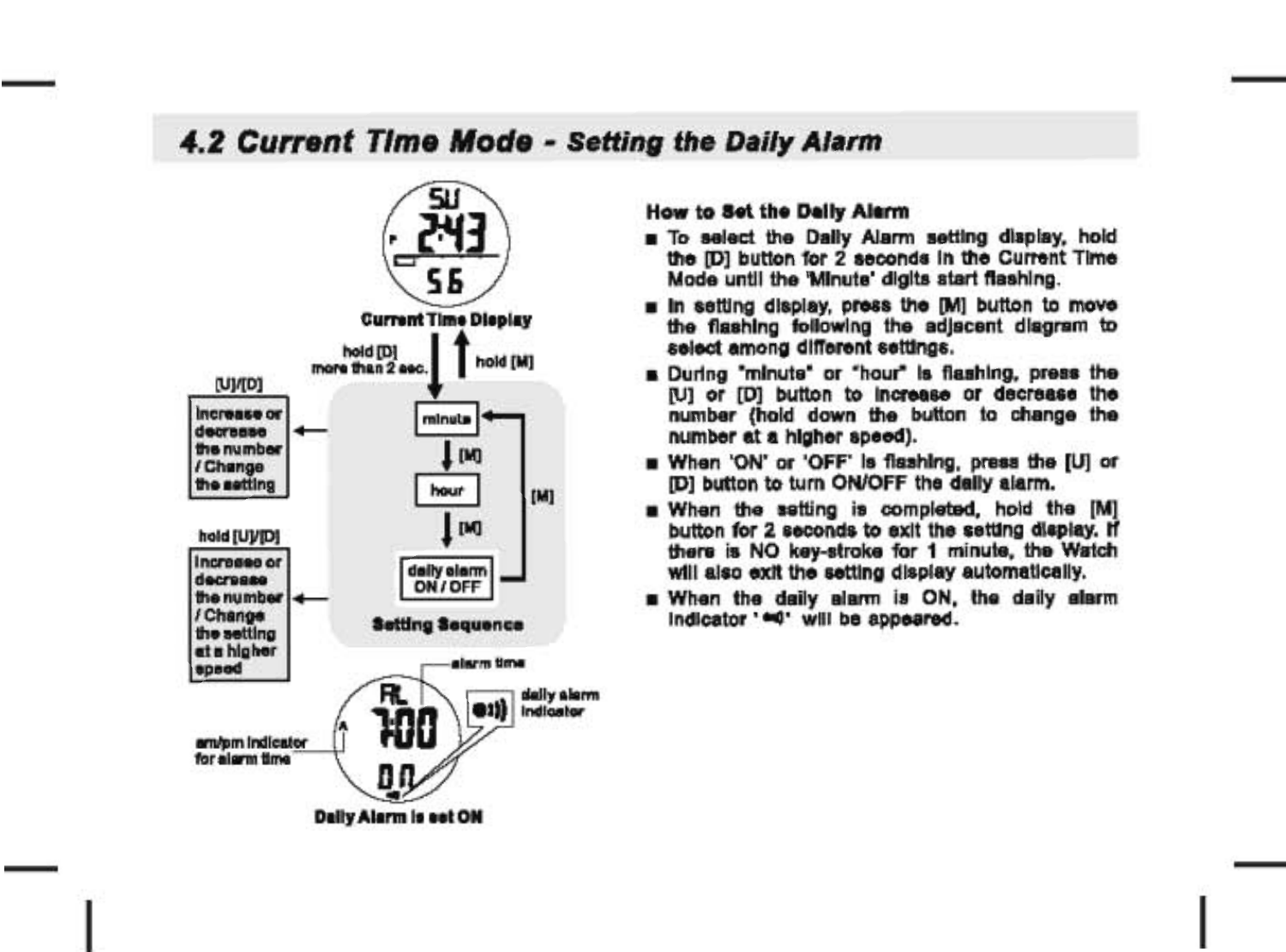# 5.0 Chronograph Mode - Using the Chronograph



### **Chronograph Mode**

- **B** This Watch includes a stoowatch function which measures elapsed time and current split time.
- **n** The measuring capacity of the chronograph:
	- Measuring resolution: 1/100 second.
	- Measuring range: 99 hours, 59 minutes and 59.99 seconds

## How to Use the Chronograph

- **B** When the Chronograph Display is selected, press the IUI button to start the chronograph. Press [U] again to Stop counting.
- a When the chronograph is running, press the [D] button will freeze the counting display for user to take a split time.

NOTE: When the [D] button is pressed, the chronograph is still running.

- Press the IDI button again to resume the running display.
- When the chronograph is stopped, hold the [D] button will reset the counter to all zero.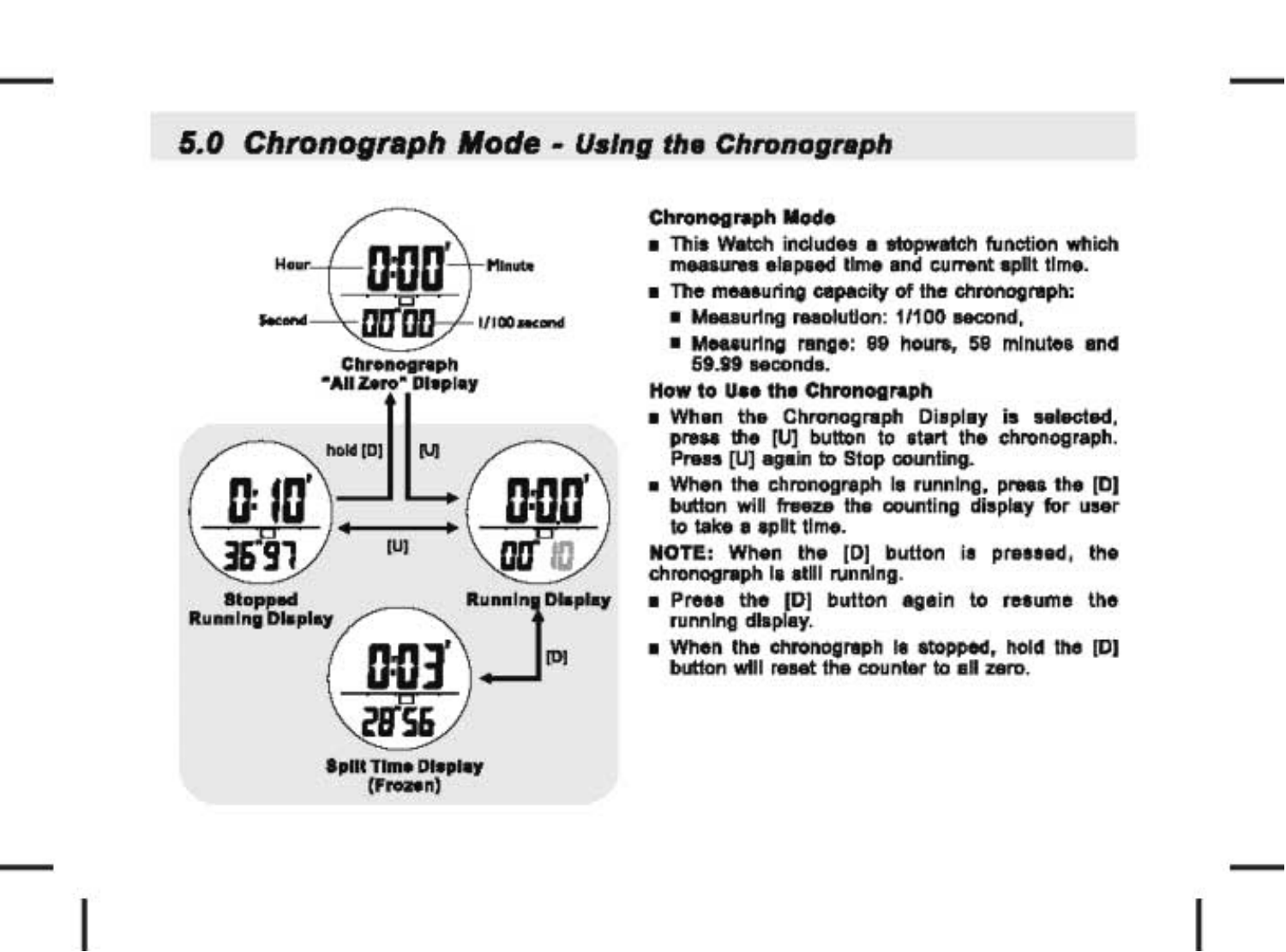# 6.0 Countdown Timer Mode - Countdown Timer Display



### **Countdown Timer Mode**

- The measuring resolution of the timer is 1 second, and the target time of the timer can be set up to a maximum of 99 hours, 59 minutes and 59 seconds
- Press [U] to start counting when timer is stopped or stop the counting when the timer is running.
- During counting, the Watch will been for 30 seconds when counts down to zero.
- When the timer counts to zero. It will relaed the Initial value of the target time automatically.

## How to Reload the Timer

. Preas the [D] button to clear the timer and reload the target time to initial value when the timer is stopped counting.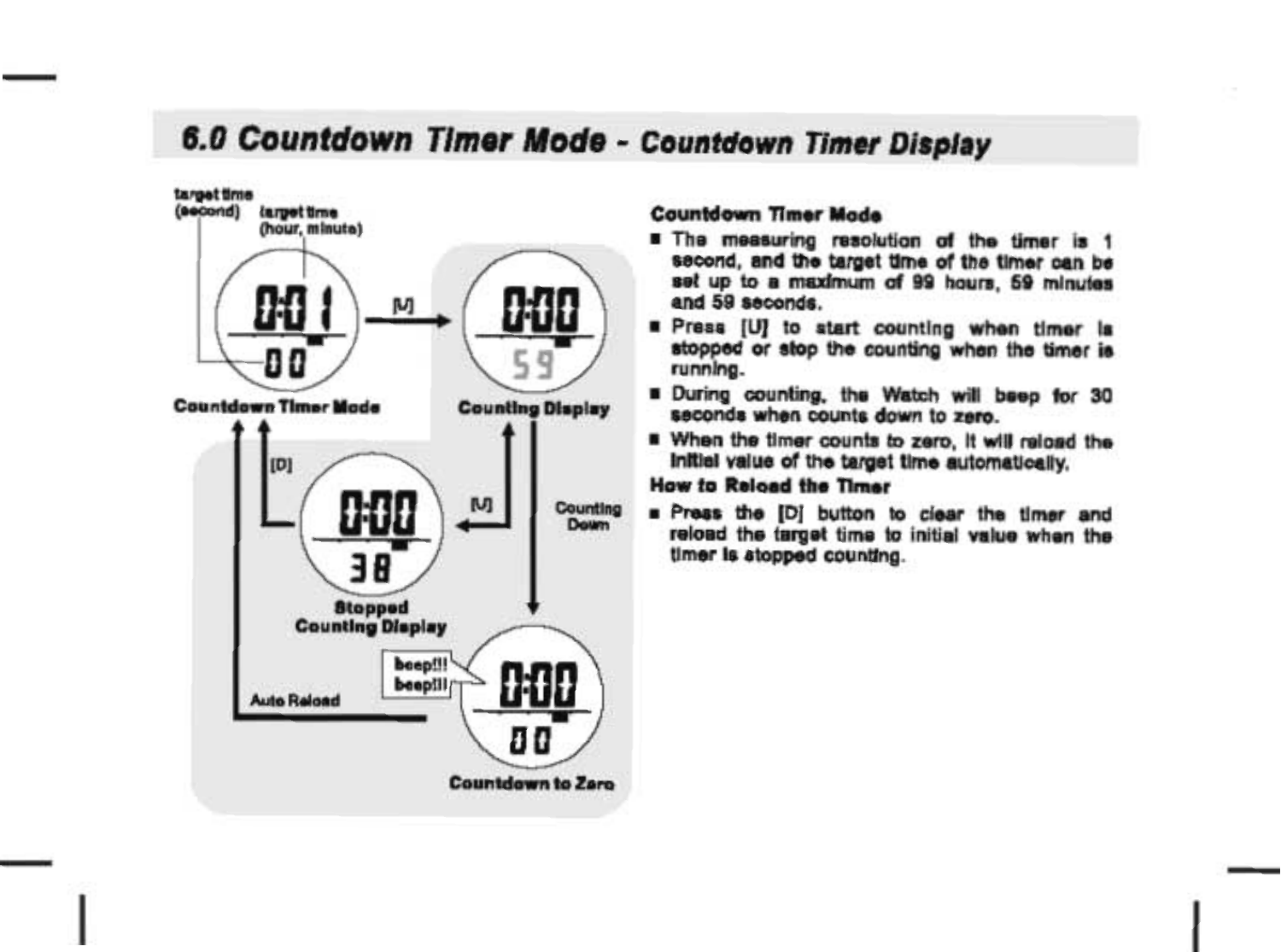# *6.1 Countdown Timer* Mode - *Setting the Countdown Timer*



### How to Set the Countdown Timer

- $\blacksquare$  To select the setting display, hold the [M] button for 2 seconds in the Countdown Timer Display, and then the 'Hour' digit will start flashing.
- $\blacksquare$  In setting display, press the [M] button to move the flashing following the adjacent diagram to select among different settings.
- **In When the digits are flashing, press the [U] or** [D] button to increase or decrease the number (hold down the button to change the number at a higher speed).
- $\blacksquare$  When the setting is completed, hold the IM] button for 2 seconds to exit the setting display. If there is NO key-stroke for 1 minute, the Watch will also exit the setting display automatically.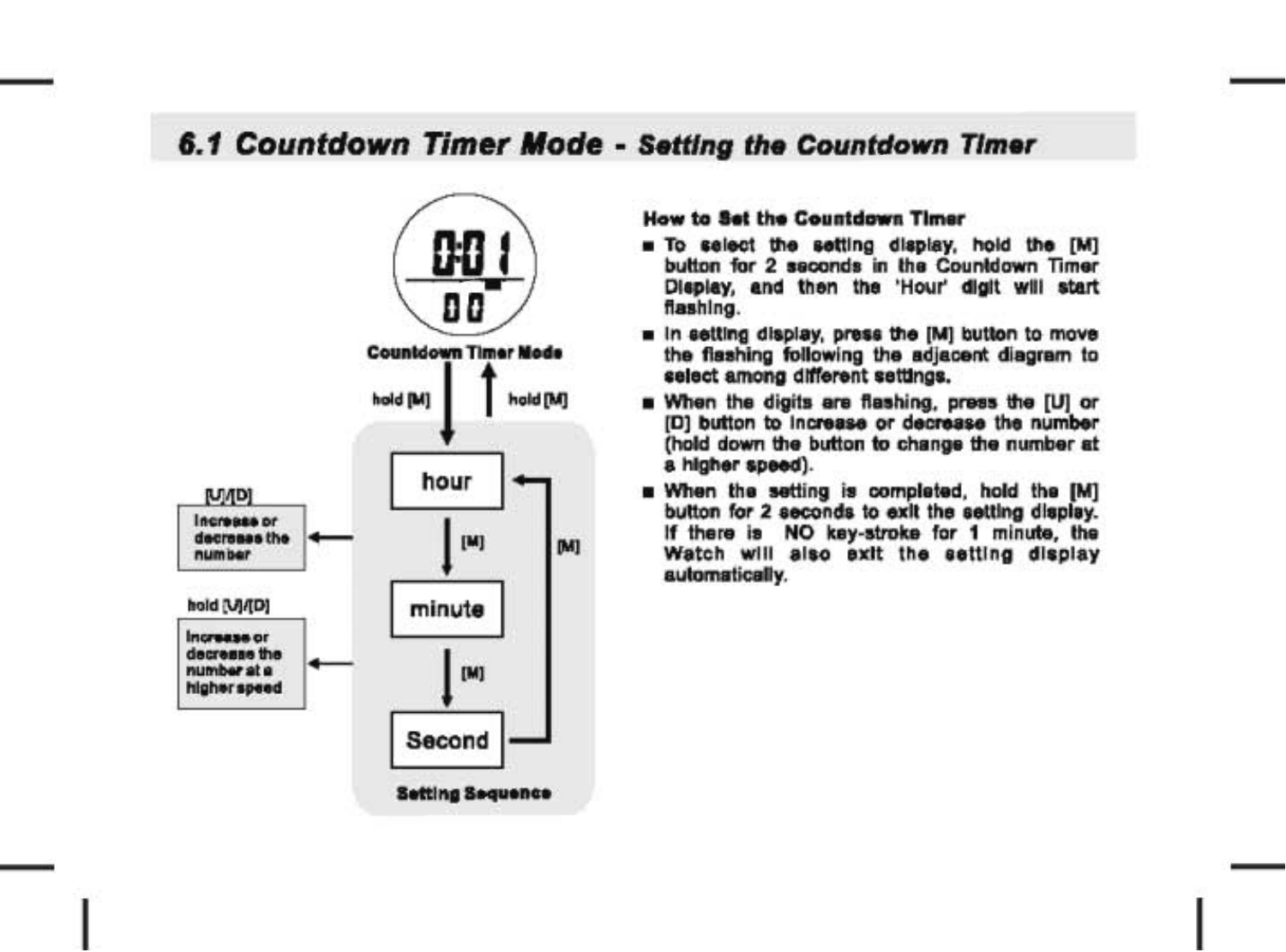# 7.0 Dual Time Mode - Setting the Dual Time



#### **Dual Time Mode**

This Watch Includes a Dual Time Mode which tells user enother time when they travel overseas.

## How to Set the Dual Time

- . To select the setting display, hold the [M] button for 2 seconds in the Dual Time Display. and then the 'Minute' digit will start flashing.
- n in setting diaplay, press the [M] button to move the flashing following the adiacent diagram to select among different settings.
- When 'Hour' or 'Minute' is flashing, press the IUI or IDI button to Increase or decrease the number (hold down the button to change the number at a higher speed).
- . When the setting is completed, hold the [M] button for 2 seconds to exit the setting display. If there is NO key-stroke for 1 minute, the Watch will also exit the setting display automatically.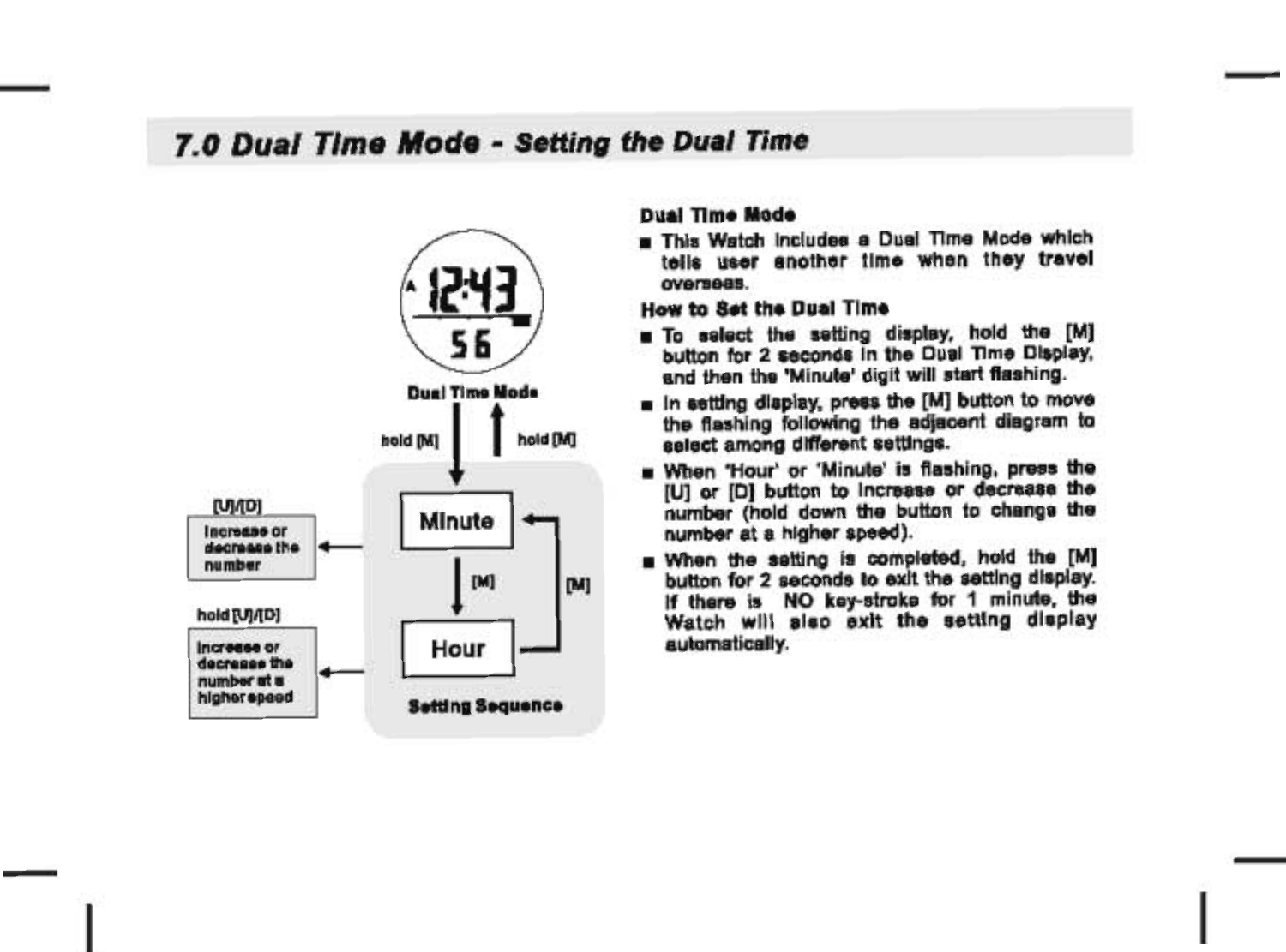# 8.0 Dive Mode - Precention and Dive Mode



#### **Dive Mode Precention**

- a if molsture is escalated around the water sensor, it may activate the Dive Mode unintentionally. To prevent this happen, dry the water sensor with a soft cloth when the water cannor la wat
- . If dirt is escalated around the water sensor. It may obstruct the Watch to switch to Dive Mode automatically when you are diving. To prevent this happen, clean the water sansor with a soft ciath before starting a dive.

## **Dive Mode**

- . The Dive Mode will be activated automatically if the user submerges, and reaches the water level approximately to 1.5 m (4.92 ft).
- . When the user emerges, and returns to the water level approximately to 1.5 m (4.92 ft), the Normal Mode will be resumed automatically.
- . When the Dive Mode appear, the following Information will be displayed:
	- 1) the Current water depth.
	- 2) the Current water temperature.
	- 3) the Dive Status Indicator, and
	- 4) the Flapsed Dive Time.
	- 5) Current Time Display (Optional)

NOTE: Current Time Display will only appear if 'Current Time Display in Dive Mode' is set ON In the Setting Display, Please check for chapter 8.3 for more datell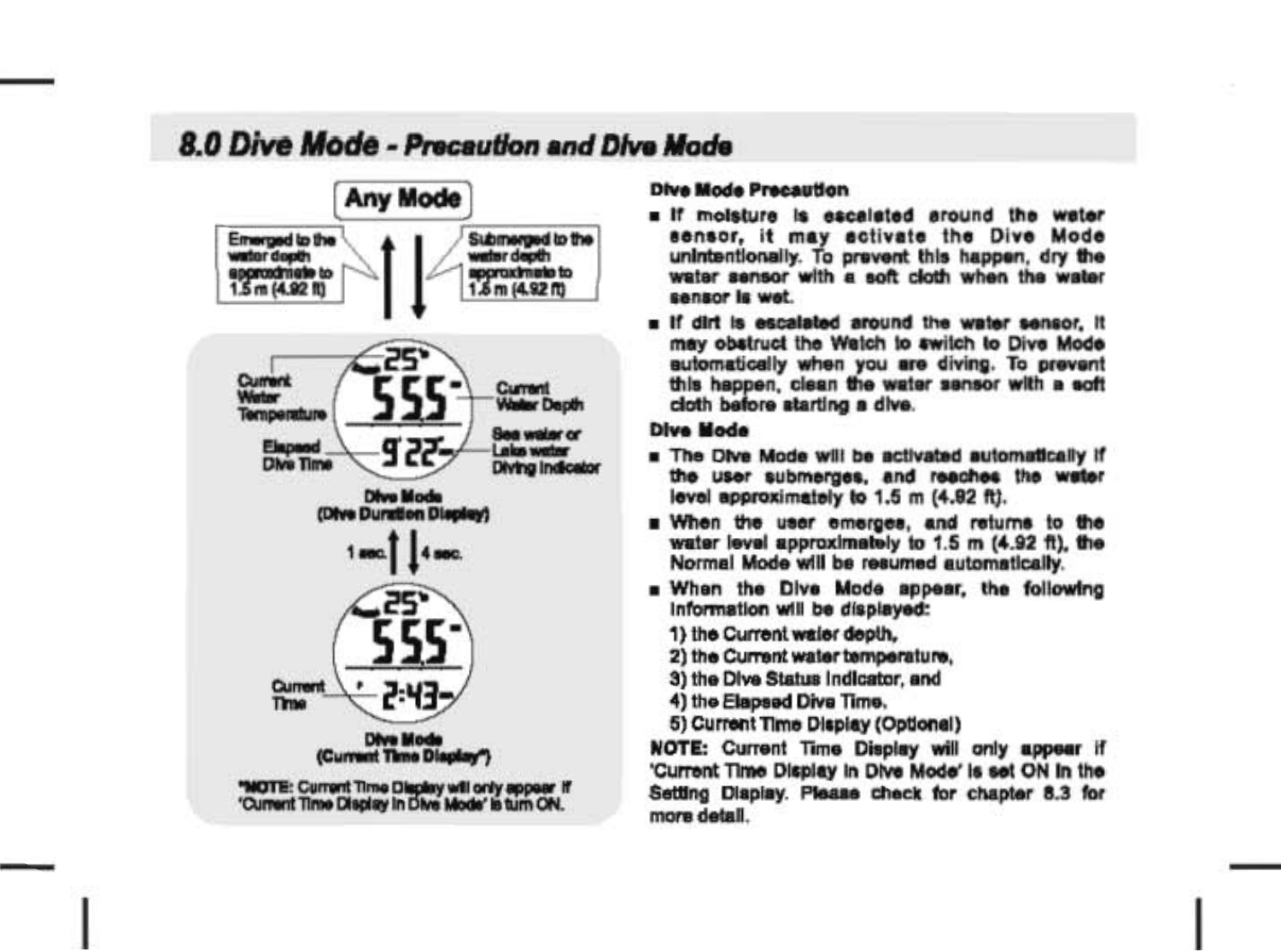# 8.1 Dive Mode - Dive Status Indicator and Dive Site Selection



**Submerne Indicator ON** 

**Emerge Indicator ON** 



**SEA Indicator ON** 



**LAKE Indicator ON** 

## **Dive Status Indicator**

- **a** This Watch Includes 2 Dive Status Indicators. they are the Submerge and Emerge. They will flash on the display as follows:
	- 1. Submerge Indicator: if the user submerges away from the water level at a speed of 10m/min or higher, this indicator will appear and flash.
	- 2. Emerge indicator: if the user emerges to the water level at a speed of 6m/min or higher, this indicator will appear and flash.

WARNING: If user emerges too fast to the water level, the sudden change of water pressure will be harmful to human's body. Therefore, this Watch will alert user with beep sound if user emerges faster than 6 m/mln.

### **Sea and Lake Dive**

- This Watch can work either in sea water or lake water. Set 'SEA' for sea water diving or set 'LAKE' for lake water diving.
- B Check the Chapter 8.3 for more detail of how to set the diving site setting.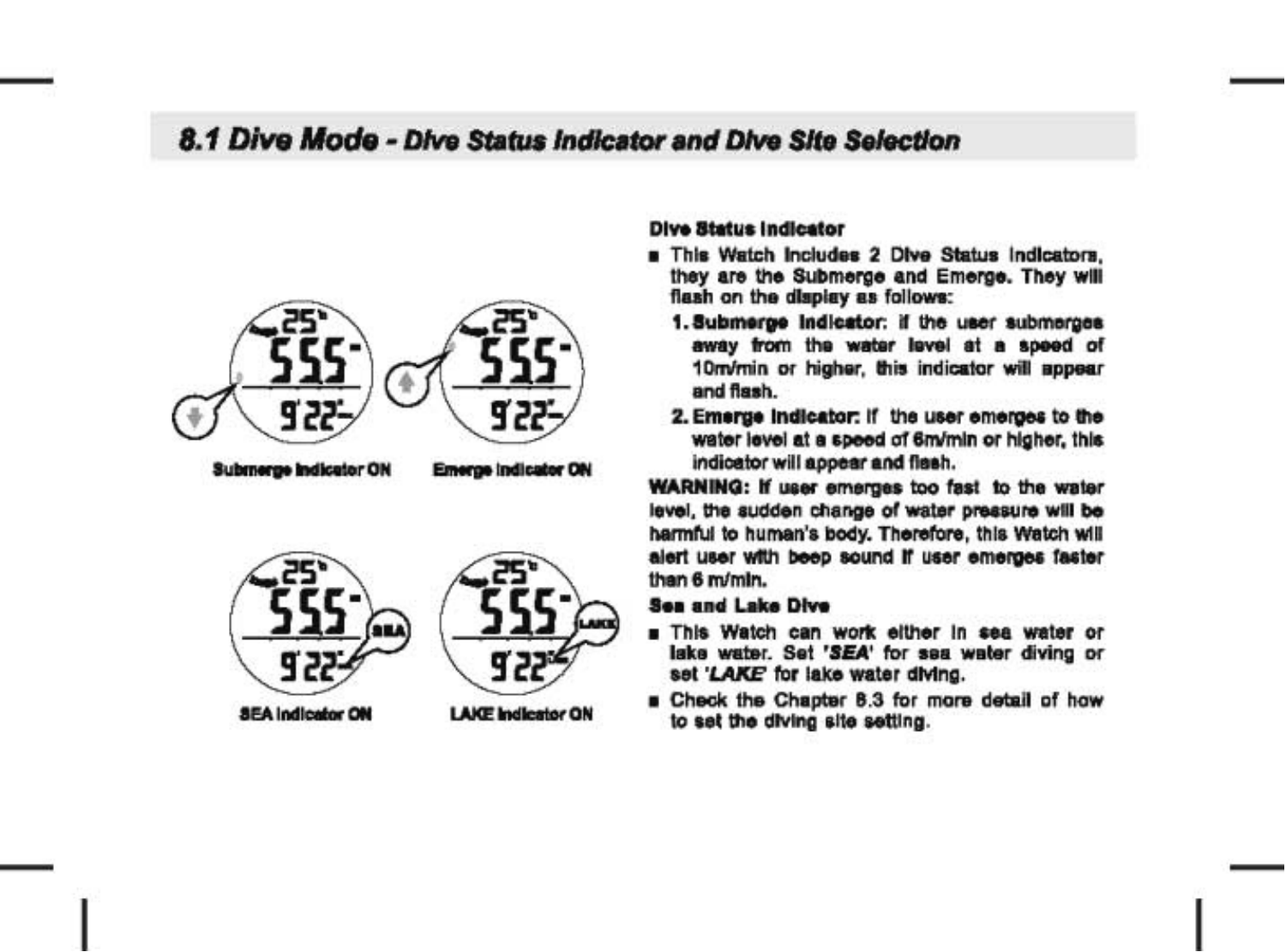# 8.2 Dive Mode - Dive Record for a Single Dive and Subsequent Dives



## **Dive Records**

- Each Time user starts a dive for more than 10 seconds (with at least 1.5m depth or deeper), the following information will be stored as a record into the Watch:
	- 1. The Elapsed Dive Time,
	- 2. The Maximum Reached Watch Depth.
	- 3. The Minium Water Temperature during dive,
	- 4. The Starting Time and Date of the dive, and 5. Dive Site Information
- **B** User can store up to 100 dive records, and user can recall these dive record(s) in a later day.

NOTE: Check the Chapter 9.0 for more detail of how to recall dive record.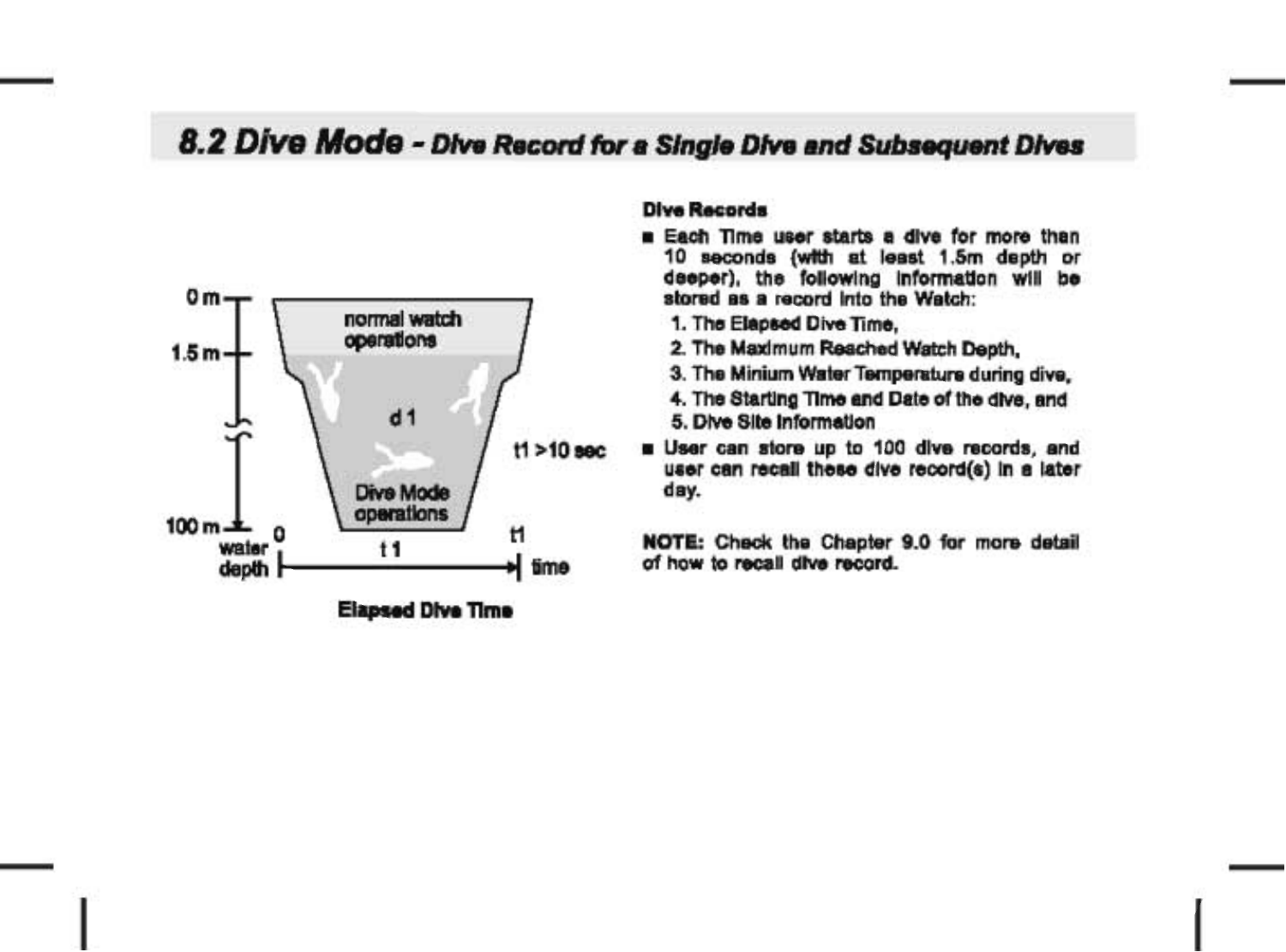# 8.3 Dive Mode - Settings of Dive Mode



#### How to Set for the Dive Mode

- E Check for Chapter 4.1 of how to go into Setting Display.
- a in setting display, press the [M] button to bypass the settings of current time until "C' or "F" is flashing
- **Buring one of the settings is flashing** (selected), press the [U] or [D] button to change the setting.
- . When the 'Current Time Display in Dive Mode' is set ON, the Watch will display the current time for 1 second for every 4 seconds during Diving.
- When the setting is completed, hold the [M] button for 2 seconds to exit the setting display. If there is NO key-stroke for 1 minute, the Watch will also exit the setting display automatically.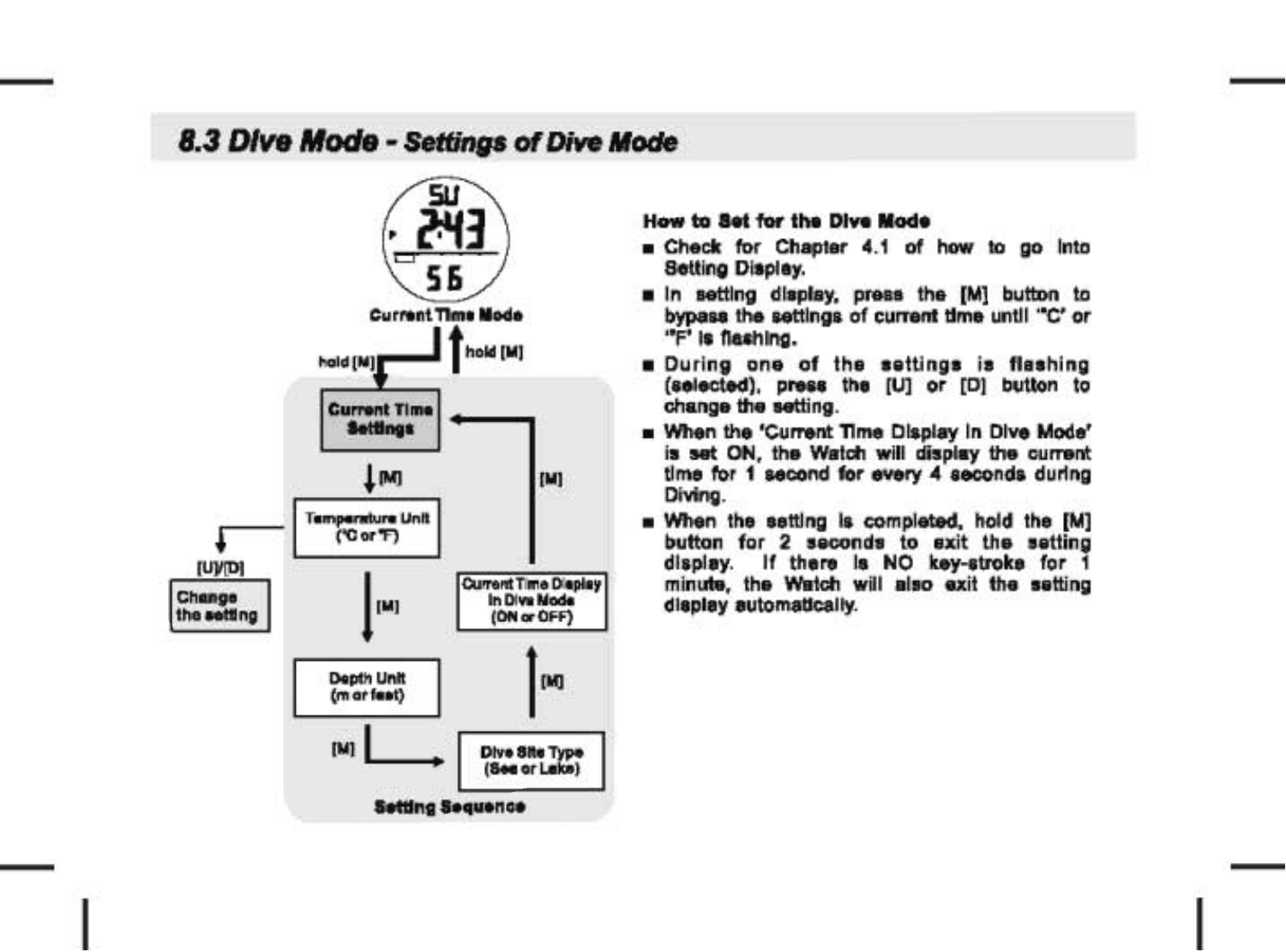# 9.0 Dive Recall Mode - Recalling the Dive Records



**Dive Record Recell Mode** 

"NOTE: Press the [D] button to move in reverse direction.

## **Dive Record Recell Mode**

- To select the Dive Record Recall Mode, press the [M] button in the Current Time Mode.
- B User can store up to 100 dive records, and user can select displaying those records by pressing the [U] or [D] button.

#### **Dive Record Display**

- a In the Recall Mode, the Watch will show the following information alternatively: **Dieplay 1:** 
	- - 1) Records Number
		- 2) Starting Time
		- 3) Starting Date
		- 4) Dive Site Indicator

#### **Display 2:**

- 5) Minlum Water Temperature
- 6) Maximum Dive Depth
- 7) Elapsed Dive Time

## **How to Reset the records**

- a Hold down the [M] button for 2 seconds to select deleting the CURRENT record. Press [U] or [D] to select YES or NO and hold [M] to confirm.
- Hold down the [M] button for 4 seconds to select deleting the PREVIOUS record. Press [U] or [D] to salect YES or NO and hold [M] to confirm.
- Hold down the [M] button for 8 seconds to select deleting ALL records. Press [U] or [D] to select YES or NO and hold [M] to confirm.